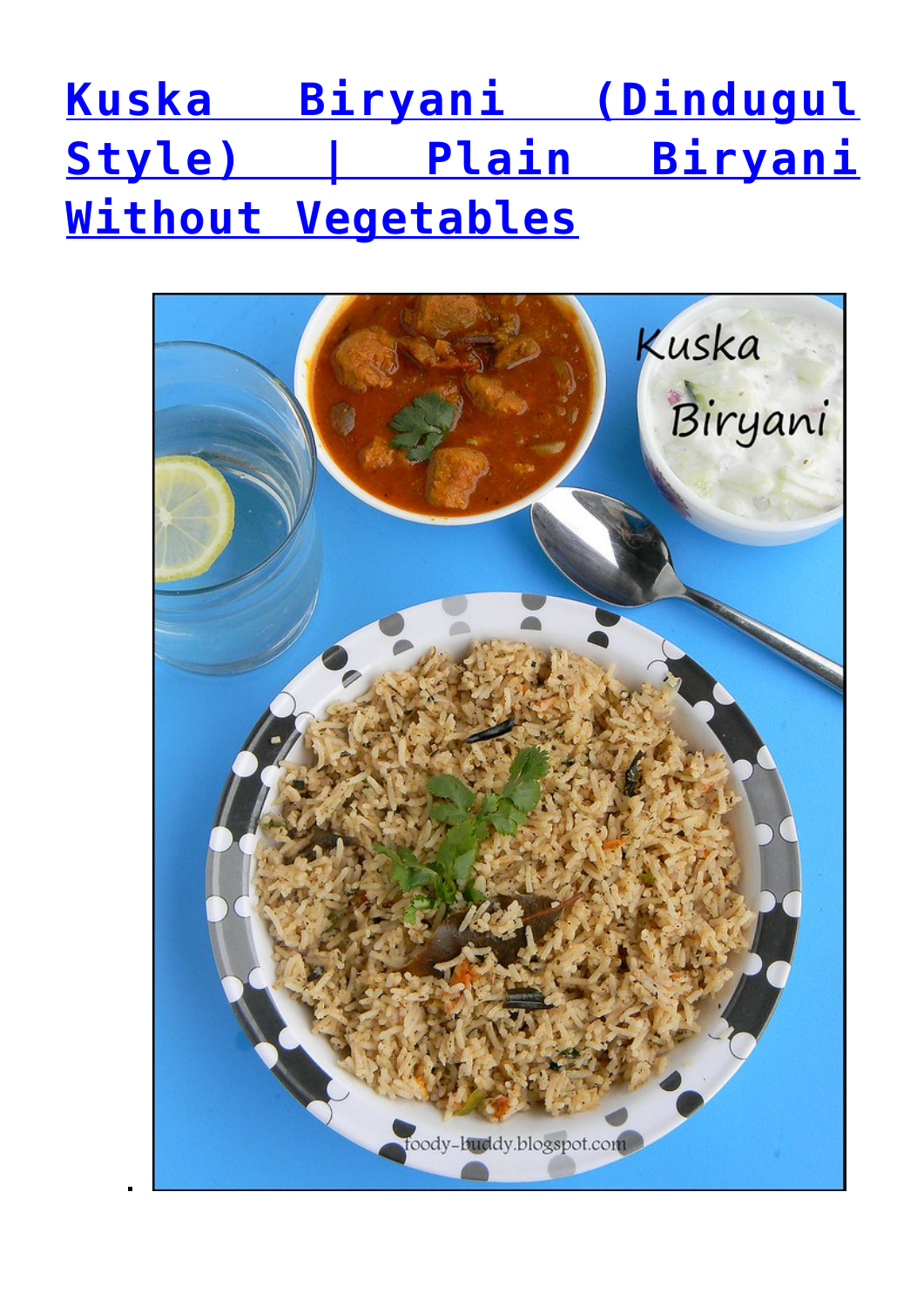Kuska is a kind of biryani without any vegetables and it is a popular food in southern part of Tamilnadu. This is my grand ma's recipe, whenever I go to her house in Dindugul, she makes this kuska biryani for me. In this kuska recipe, the long grain rice is cooked in a pressure cooker along with some aromatic spices, mint leaves, onion, tomato and ginger garlic paste. The outcome of the biryani is just flavorful, spicy and yummy. You can make this easy kuska biryani, if you run out of veggies at home. Best accompaniment for this biryani are some [potato curry](http://foodybuddy.net/2015/03/01/potato-kurma-recipe-for-chapathi.html) or protein rich gravy like [soy chunks mushroom curry](http://foodybuddy.net/2013/12/02/soya-chunks-mushroom-curry-meal-maker-kurma.html) an[d raita.](http://foodybuddy.net/2013/06/19/cucumber-raita-cucumber-yogurt-salad.html)

Preparation Time : 30 mins Cooking Time : 10 Mins Makes : 2 Servings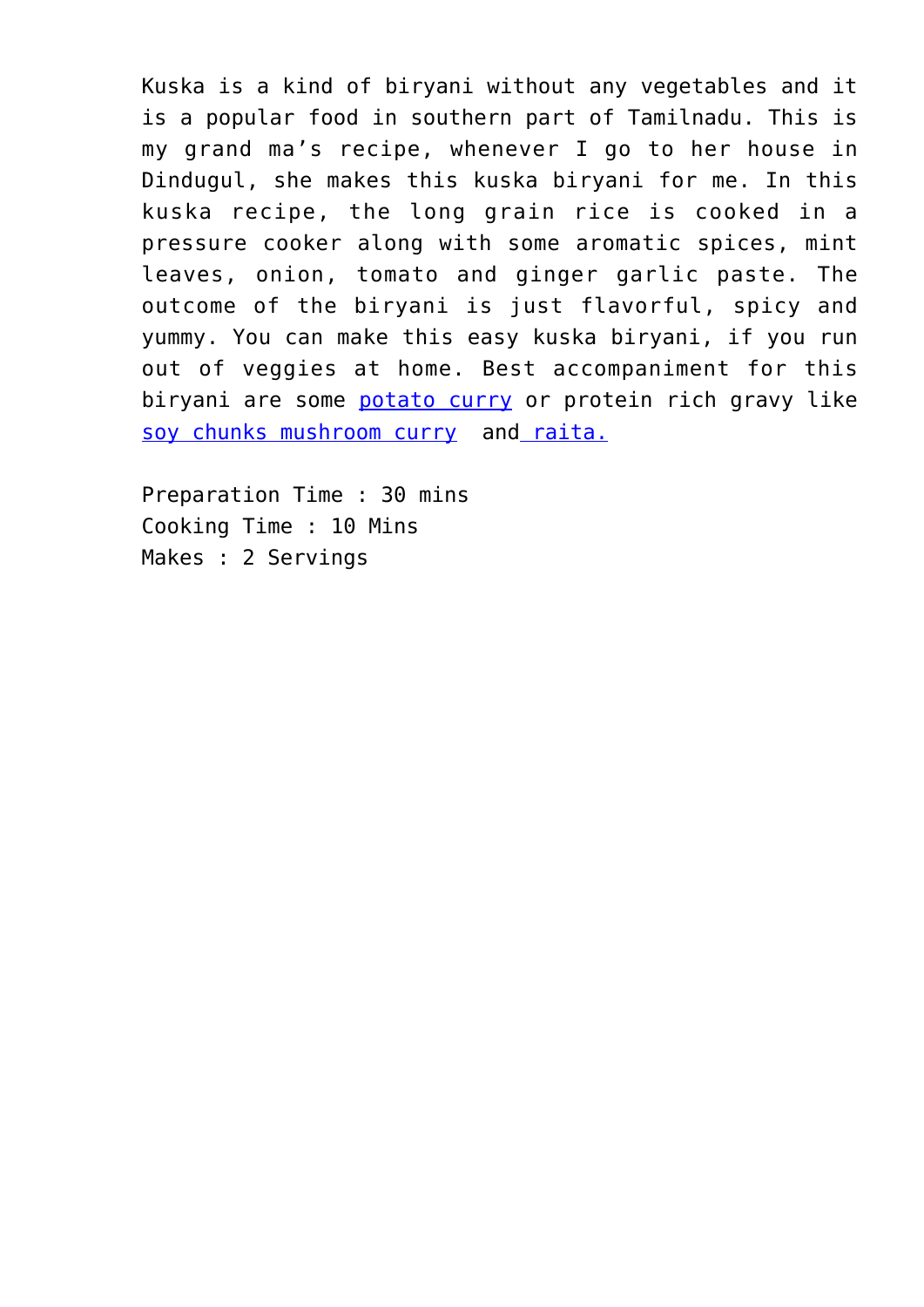**Ingredients for Kuska Biryani (Dindugul Style)**1 Cup of Basmati Rice 1 Big Red Onion, Finely Chopped 2 Tsp of Ginger Garlic Paste 4 Green Chilly 1 Tsp of Coriander Powder 1 Small Tomato, Finely Chopped 3/4 Tbsp of Dried Mint Leaves, You can use Fresh Mint Leaves(Handful) 1 Tbsp of Coriander Leaves, Finely Chopped 1 Cup of Water 1/2 Cup of Milk Salt to Taste  **To Grind** 2 Cloves 1 Inch Cinnamon Stick

2 Green Cardamom

## **To Temper**

3 Tsp of Oil

1 Bay Leaf

1 Star Anise

Pinch of Stone Flower

4 Curry Leaves  **Other Ingredients**

1 Tbsp of Coriander Leaves, Chopped

2 Tsp of Ghee

## **Method for Kuska Biryani (Dindugul Style)**

 - Soak the rice in water for 20 mins. Drain and wash it in tap water. Keep it aside.

 - Grind cloves, cinnamon and cardamom in a spice grinder or mixie to a fine powder.

- Finely chop the onion and tomato. Slit the green chilies. Keep it aside.

 - Heat oil in a pressure cooker, add bay leaf, stone flower, curry leaves and star anise, fry for a min. In a medium flame, add the ground spice powder, fry it for 30 secs. Add chopped onion and green chilly, fry it for 2 mins until it changes golden brown. Add ginger garlic paste, fry it until the raw smell vanishes. Add tomato, fry it until it turns soft and mushy.

 - Now add mint leaves, coriander leaves and coriander powder, fry this for a min. Add rice, fry for another min, add water, milk and salt. Cover and cook it for 2 whistles in a cooker. Turn off the flame, let the pressure releases on its own.

 - Open the cooker, add chopped coriander leaves and ghee, give a gentle stir with a fork.

- Hot, yummy kuska is ready to serve with spicy [mushroom gravy](http://foody-buddy.blogspot.com/2013/08/sippy-kaalan-kurma-oyster-mushroom-curry.html) and [raita.](http://foody-buddy.blogspot.com/2013/06/cucumber-raita-cucumber-yogurt-salad.html)

## **Tips**

 - If you don't have stone flower and star anise, just use bay leaf for tempering.

- If you have small onion(shallots), you can use that in place of large onion.

- Increase or decrease the number of green chilly according to your taste.

 - You can also use 3 green chilies and 1/2 tsp of red chilly powder to this rice.

- Don't add turmeric powder to kuska.

 - Adding ghee after pressure cooking gives a nice taste and flavor to rice. - You can use jeeraga samba rice in place of basmati rice.

 - For basmati rice, the water ratio is 1 : 1.5 Water. You can use coconut milk in place of water or you can use 1 cup of water and 1/2 cup of cow's milk, like I